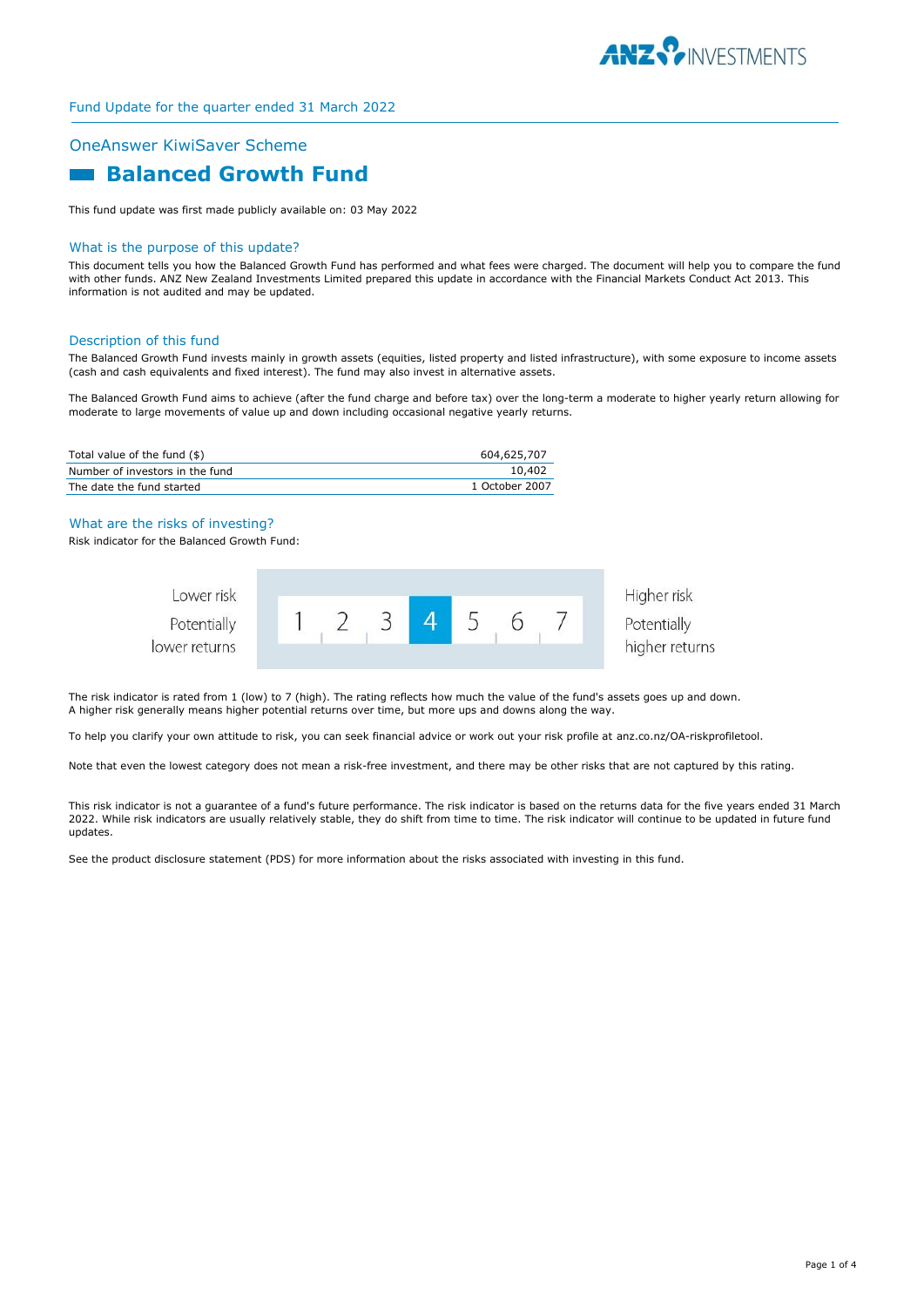# How has the fund performed?

|                                               | Average over past |           |
|-----------------------------------------------|-------------------|-----------|
|                                               | five years        | Past year |
| Annual return                                 |                   |           |
| (after deductions for charges and tax)        | 7.00%             | 3.19%     |
| Annual return                                 |                   |           |
| (after deductions for charges but before tax) | 8.05%             | $3.90\%$  |
| Market index annual return                    |                   |           |
| (reflects no deduction for charges and tax)   | 8.26%             | 4.14%     |

The market index annual return is calculated using the target investment mix and the indices of each asset class.

Additional information about the market index is available in the statement of investment policy and objectives on the offer register at www.discloseregister.companiesoffice.govt.nz.



## **Annual return graph**

This shows the return after fund charges and tax for each of the last 10 years ending 31 March. The last bar shows the average annual return for the last 10 years, up to 31 March 2022.

**Important:** This does not tell you how the fund will perform in the future.

Returns in this update are after tax at the highest prescribed investor rate (PIR) of tax for an individual New Zealand resident. Your tax may be lower.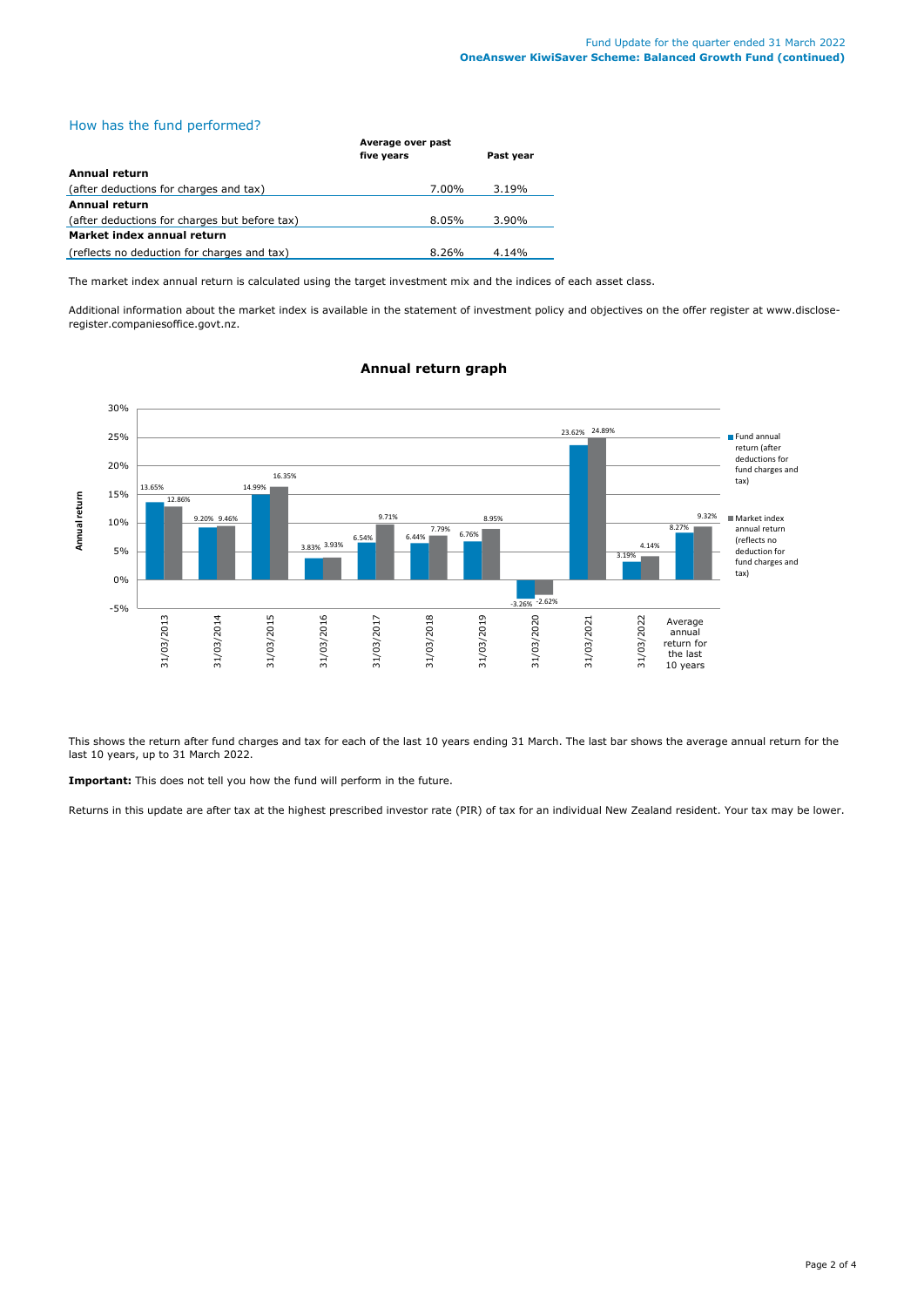# What fees are investors charged?

Investors in the Balanced Growth Fund are charged fund charges. In the year to 31 March 2021 these were:

|                                             | % of net asset value       |
|---------------------------------------------|----------------------------|
| Total fund charges <sup>1</sup>             | 1.00%                      |
| Which are made up of:                       |                            |
| Total management and administration charges | 1.00%                      |
| Including:                                  |                            |
| Manager's basic fee                         | 0.95%                      |
| Other management and administration charges | 0.05%                      |
| Total performance based fees                | $0.00\%$                   |
|                                             |                            |
|                                             |                            |
|                                             | Dollar amount ner investor |

| <b>Other charges</b>        |  |
|-----------------------------|--|
| Membership fee <sup>2</sup> |  |

Investors are not currently charged individual action fees for specific actions or decisions (for example, for withdrawing from or switching funds). See the PDS for more information about Scheme fees.

Small differences in fees and charges can have a big impact on your investment over the long term.

## Example of how this applies to an investor

Sarah had \$10,000 in the fund at the start of the year and did not make any further contributions. At the end of the year, Sarah received a return after fund charges were deducted of \$319 (that is 3.19% of her initial \$10,000). Sarah also paid \$9.00 in other charges. This gives Sarah a total return after tax of \$310.00 for the year.

# What does the fund invest in?

#### **Actual investment mix<sup>3</sup> Target investment mix<sup>3</sup>**

This shows the types of assets that the fund invests in. This shows the mix of assets that the fund generally intends to invest in.